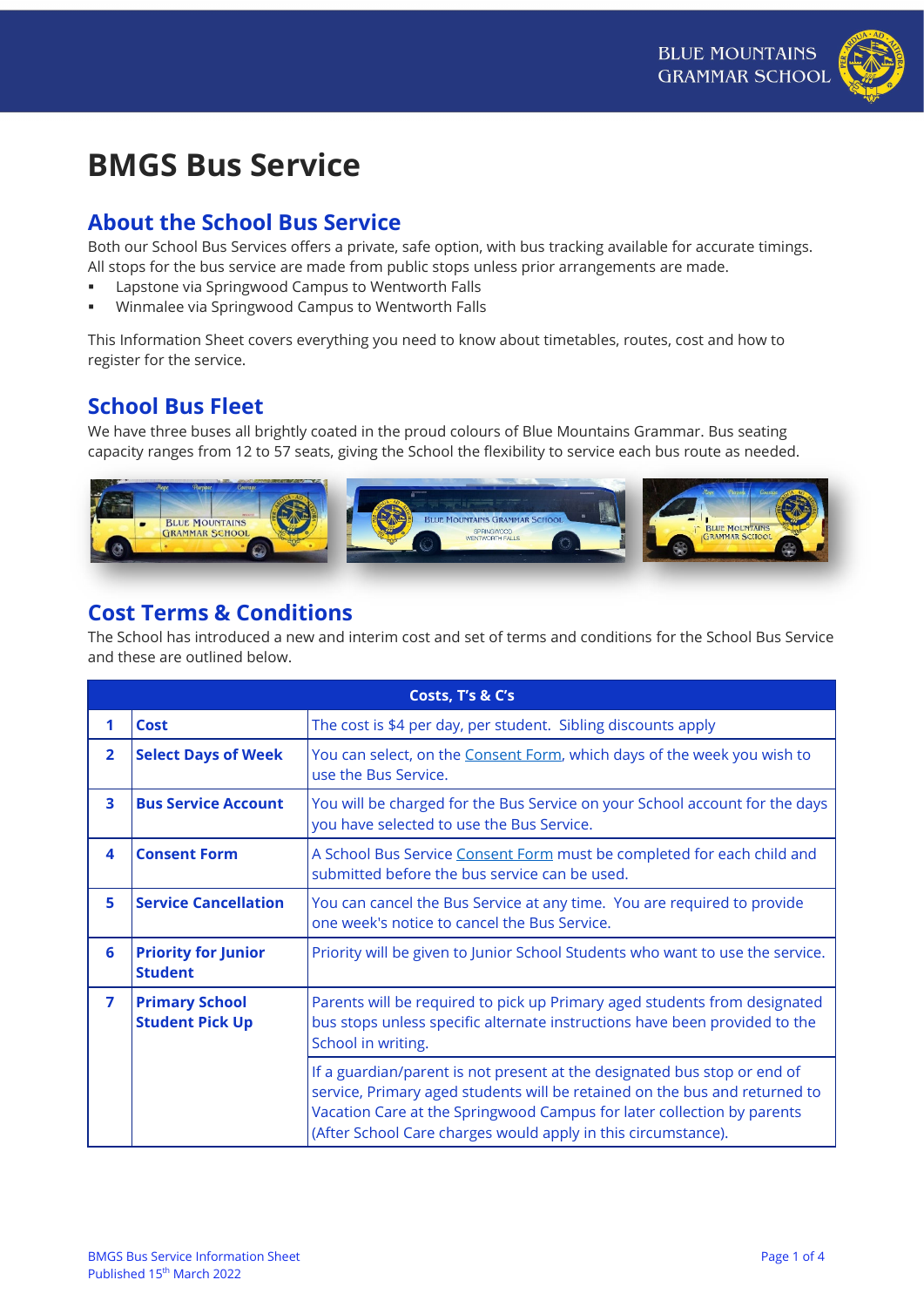

### **Try Before You Buy**

Would you like to be sure the School Bus will work for your family? The School offers a one-week free trial so you can determine if the service is the best option for you. The free trial is not available during transport disruptions**.** Enquire at [bmgsbus@bmgs.nsw.edu.au](mailto:bmgsbus@bmgs.nsw.edu.au) and refer to Costs and T's & C's.

### **To Register**

To register a place on the School Bus Service, complete the School Bus Service Consent Form and return to [bmgsbus@bmgs.nsw.edu.au.](mailto:bmgsbus@bmgs.nsw.edu.au) A separate form must be completed for each child.

#### **Need More Information?**

For more information about the School Bus Service you can:

**Email** [bmgsbus@bmgs.nsw.edu.au](mailto:bmgsbus@bmgs.nsw.edu.au) **Telephone** Jeff Schmold Operations Manager 4757 9000 operations@bmgs.nsw.edu.au **Helpful Links** BMGS Bus Service Consent Form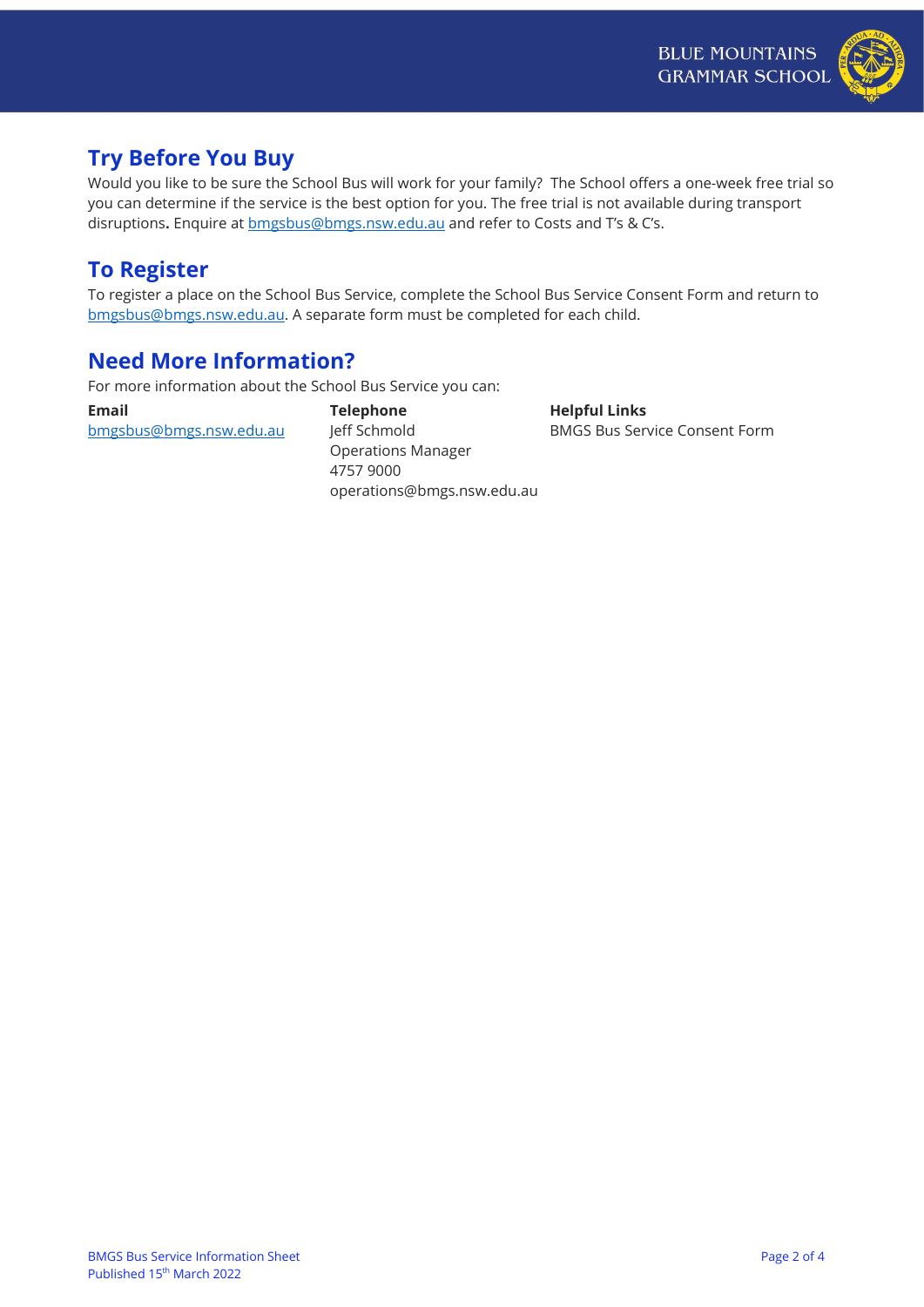

# **Campus to Campus Bus (Winmalee Route Bus)**

| <b>Morning Service</b>                                 |                | <b>Afternoon Service</b>                                                  |  |
|--------------------------------------------------------|----------------|---------------------------------------------------------------------------|--|
| <b>Bus Stop</b>                                        | <b>Departs</b> | <b>Bus Stop</b>                                                           |  |
| <b>Departs</b><br>Springwood Campus<br><b>Car Park</b> | 7:43am         | <b>Departs</b><br><b>Wentworth Falls Campus</b><br>Junior School Car Park |  |
| <b>Arrives</b><br><b>Wentworth Falls Campus</b>        | 8:10am         | <b>Arrives</b><br><b>Springwood Campus</b>                                |  |

| <b>Morning Service</b> |                | <b>Afternoon Service</b>                                                  |                    |
|------------------------|----------------|---------------------------------------------------------------------------|--------------------|
|                        | <b>Departs</b> | <b>Bus Stop</b>                                                           | <b>Departs</b>     |
| pus                    | 7:43am         | <b>Departs</b><br><b>Wentworth Falls Campus</b><br>Junior School Car Park | 3:14 <sub>pm</sub> |
| Campus                 | 8:10am         | <b>Arrives</b><br>Springwood Campus                                       | 3:45 <sub>pm</sub> |

## **Lapstone Bus Route**

| <b>Departs</b> |  |
|----------------|--|
| 7:23am         |  |
| 7:25am         |  |
| 7:30am         |  |
| 7:35am         |  |
| 7:38am         |  |
| 7:45am         |  |
| 7:50am         |  |
| 8:17am         |  |
|                |  |

| <b>Morning Service</b> |                |                                                    | <b>Afternoon Service</b> |
|------------------------|----------------|----------------------------------------------------|--------------------------|
|                        | <b>Departs</b> | <b>Bus Stop</b>                                    | <b>Departs</b>           |
|                        | 7:23am         | <b>Departs</b><br>Wentworth Falls Campus, Bus Zone | 3:14 <sub>pm</sub>       |
| School                 | 7:25am         | <b>Bus Stop 7</b><br><b>Springwood Station</b>     | 3:44pm                   |
| brook                  | 7:30am         | <b>Bus Stop 6</b><br><b>Springwood Campus</b>      | 3:49pm                   |
| <b>GWH</b>             | 7:35am         | <b>Bus Stop 5</b><br><b>Warrimoo Station GWH</b>   | 4:00pm                   |
| Je Shop                | 7:38am         | <b>Bus Stop 4</b><br><b>Blaxland Station GWH</b>   | 4:03pm                   |
| <b>pus</b>             | 7:45am         | <b>Bus Stop 3</b><br>Park Street, Glenbrook        | 4:09pm                   |
| ion                    | 7:50am         | <b>Bus Stop 2</b><br>Lapstone Public School        | 4:12 <sub>pm</sub>       |
| Campus, Bus Zone       | 8:17am         | <b>Bus Stop 1</b><br><b>Lapstone Station</b>       | 4:15 <sub>pm</sub>       |